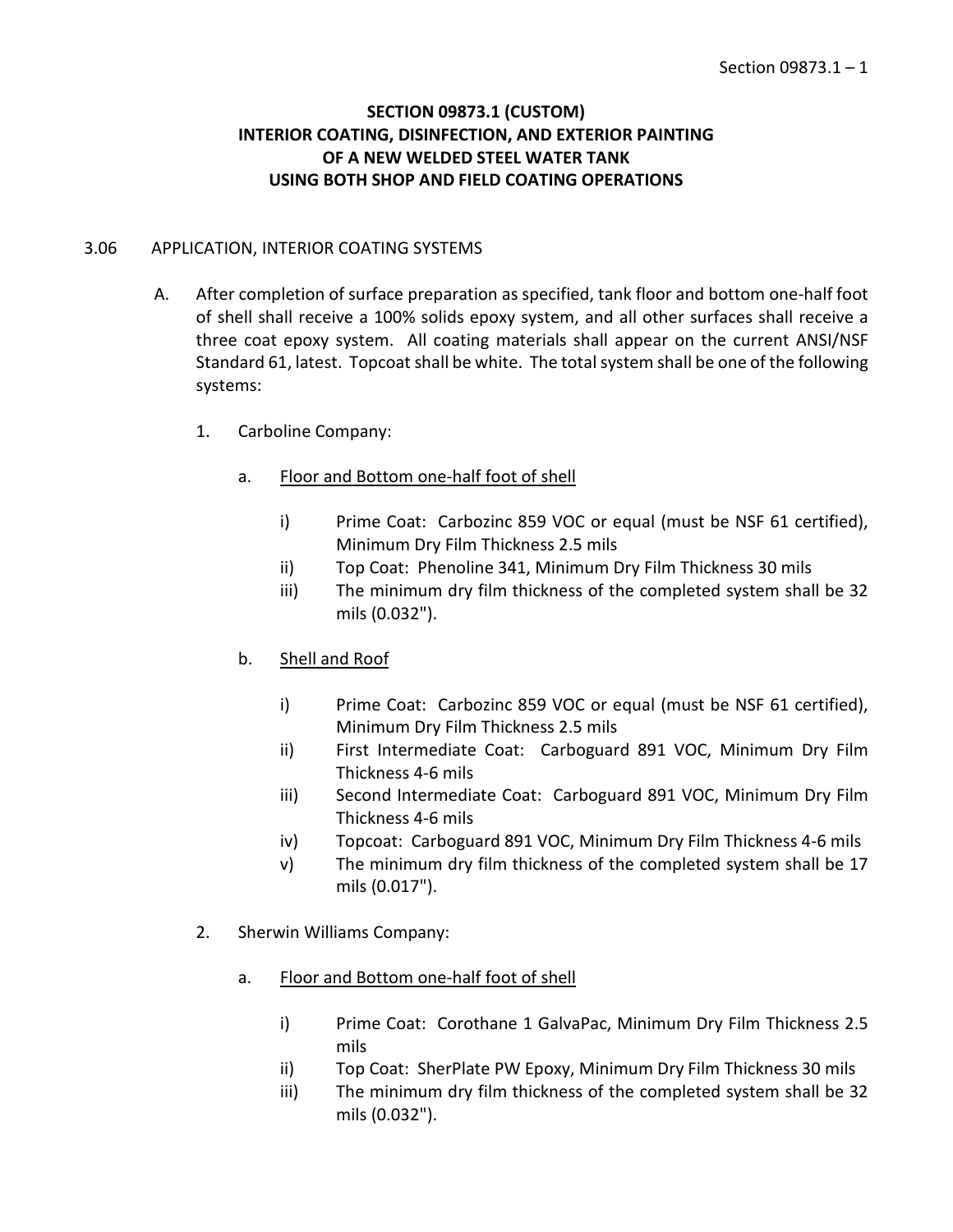# b. Shell and Roof

- i) Prime Coat: Corothane 1 GalvaPac, Minimum Dry Film Thickness 2.5 mils
- ii) First Intermediate Coat: Macropoxy 5500, Minimum Dry Film Thickness 4-6 mils
- iii) Second Intermediate Coat: Macropoxy 5500, Minimum Dry Film Thickness 4-6 mils
- iv) Topcoat: Macropoxy 5500, Minimum Dry Film Thickness 4-6 mils
- v) The minimum dry film thickness of the completed system shall be 17 mils (0.017").
- 3. Tnemec Company:
	- a. Floor and Bottom one-half foot of shell
		- i) Prime Coat: Series 94-H<sub>2</sub>O Hydro-Zinc, Minimum Dry Film Thickness 2.5 mils
		- ii) Top Coat: Series 22 Epoxoline, Minimum Dry Film Thickness 30 mils
		- iii) The minimum dry film thickness of the completed system shall be 32 mils (0.032").
	- b. Shell and Roof
		- i) Prime Coat: Series 94-H2O Hydro-Zinc, Minimum Dry Film Thickness 2.5 mils
		- ii) First Intermediate Coat: Series L140F Pota-Pox Plus, Minimum Dry Film Thickness 4-6 mils
		- iii) Second Intermediate Coat: Series L140F Pota-Pox Plus, Minimum Dry Film Thickness 4-6 mils
		- iv) Topcoat: Series L140F Pota-Pox Plus, Minimum Dry Film Thickness 4- 6 mils
		- v) The minimum dry film thickness of the completed system shall be 17 mils (0.017").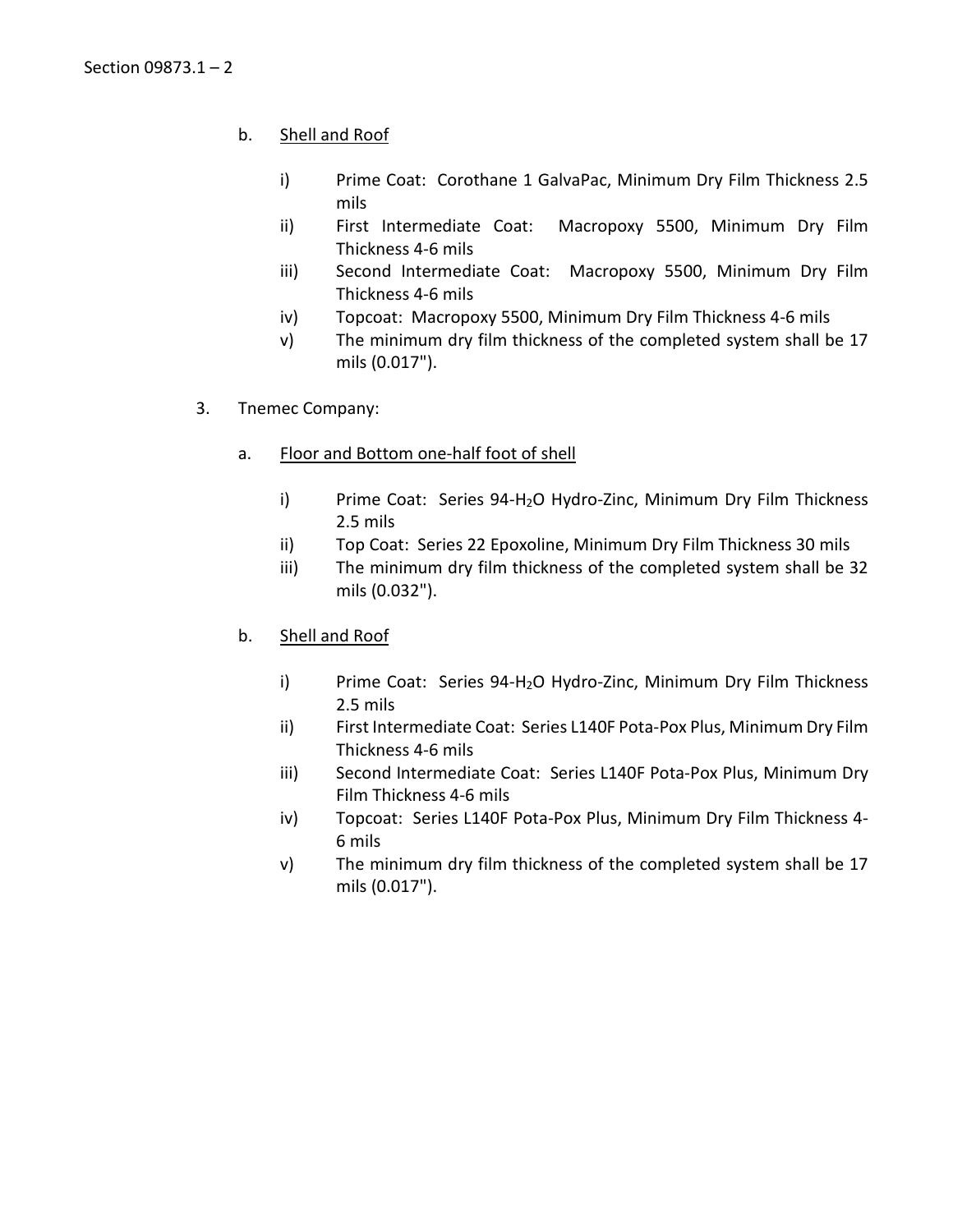#### 3.07 APPLICATION, EXTERIOR PAINT SYSTEMS

- A. After completion of surface preparation as specified, all surfaces shall receive three complete coats of one of the following systems:
	- 1. Carboline Company
		- a. Shop Prime Coat: Carbozinc 859 VOC, Minimum Dry Film Thickness 2.5 mils
		- b. Intermediate Coat: Carboguard 890 VOC, Minimum Dry Film Thickness 4-6 mils
		- c. Finish Coat: Carbothane 134 MC, Minimum Dry Film Thickness 2-4 mils
		- d. The minimum dry film thickness of the completed system shall be 10 mils (0.010").
	- 2. Sherwin Williams Company
		- a. Shop Prime Coat: Corothane 1 GalvaPac, Minimum Dry Film Thickness 2.5 mils
		- b. Intermediate Coat: Macropoxy 646-100, Minimum Dry Film Thickness 3-5 mils
		- c. Finish Coat: Sher-Loxane 800 Polysiloxane, Minimum Dry Film Thickness 4-6 mils
		- d. The minimum dry film thickness of the completed system shall be 10 mils (0.010").
	- 3. Tnemec Company
		- a. Shop Prime Coat: Series 94-H2O Hydro-Zinc, Minimum Dry Film Thickness 2.5 mils
		- b. Intermediate Coat: Series L69F, Minimum Dry Film Thickness 4-6 mils
		- c. Finish Coat: 1095 Eudurashield, Minimum Dry Film Thickness 2-4 mils
		- d. The minimum dry film thickness of the completed system shall be 10 mils (0.010").

#### **END OF SECTION 09873.1**